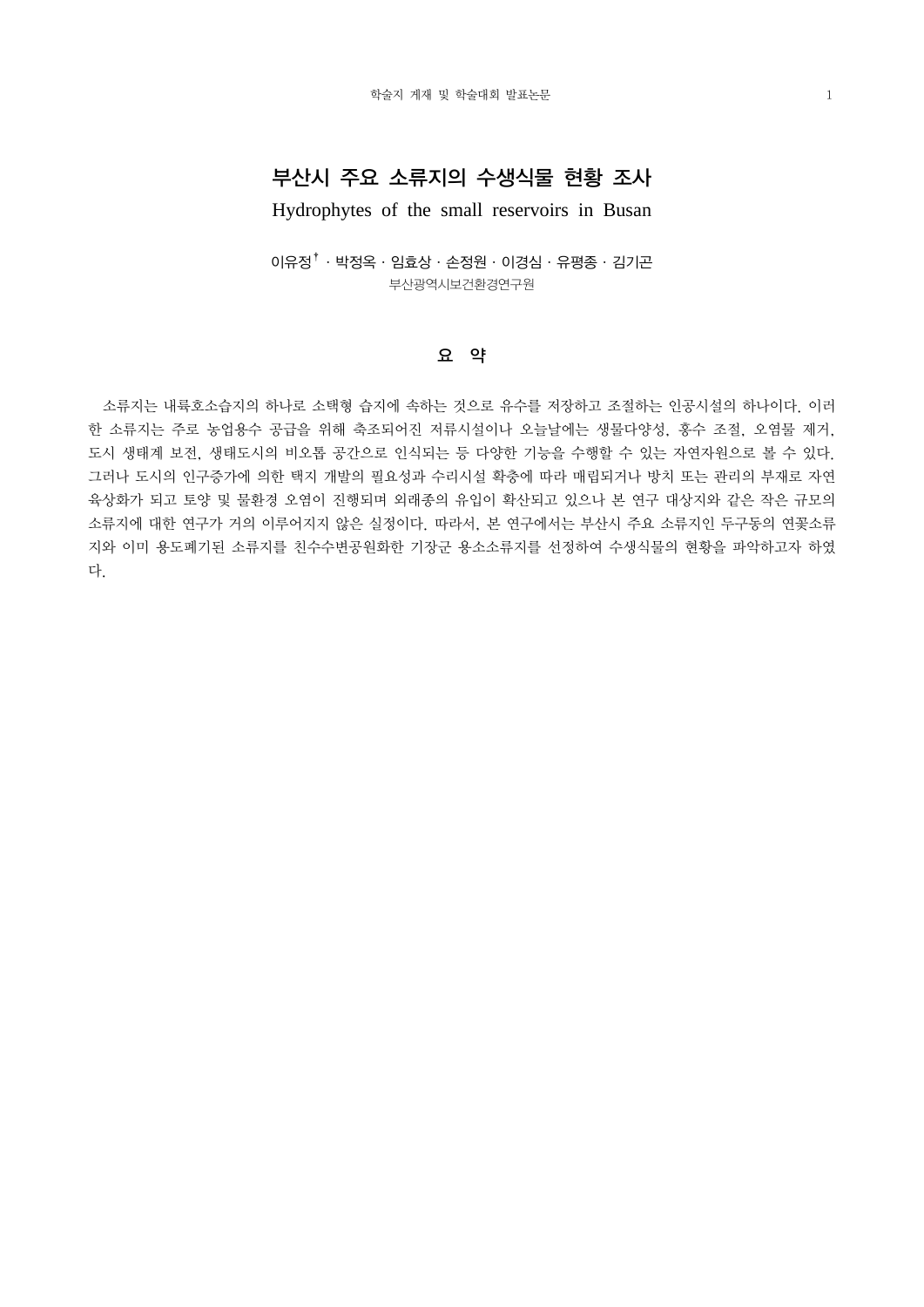# Distribution Characteristics of Dioxins in Soils under Different Land Use in Busan, Korea

Tae-Uk Jeong<sup>†</sup>, Dong-Cheol Seo<sup>1†</sup>, Seung-Ryul Jeong, Jeong-Gu Cho, Pyung-Jong Yoo, Gi-Gon Kim, Ju-Sik Cho<sup>1\*</sup>, and Jong-Soo Heo<sup>2</sup>

*Industrial Environmental Division, Busan Institution of Health & Environment, Busan 611-813, Korea*

*1 Department of Bio-Environmental Sciences, Sunchon National University, Suncheon 540-742, Korea*

*2 Division of Applied Life Science, Gyeongsang National University, Jinju 660-701, Korea*

### **Abstracts**

 In this study, distribution characteristics of dioxins in soils in Busan, Korea were investigated regarding different land use types. Soil sampling sites that distributed through the Busan city showed dioxin concentration ranging from 0.489 to 322.736 pg-TEQ g-1 dry weight with a mean value of 26.257 pg-TEQ g-1 dry weight.

The mean dioxin concentrations of investigated soils ranged from 1.554 to 50.357 pg-TEQ g-1 dry weight in consideration of each land use type. That in metal refinery sites with 50.357 pg-TEQ g-1 dry weight was higher than any other sites, followed by waste incinerator sites with 44.285 pg-TEQ g-1 dry weight. The majority of soil samples had the same dioxin congener profiling despite the different range of dioxin

concentration. Octa-CDD was the major contributor among seventeen dioxin congeners with the range from 29.5 to 70.1% in real values. In contrast to real values, dioxin congener profiles in TEQ values were dominated by 2,3,4,7,8-PeCDF which contributed about 35.3~43.8% to the total dioxin concentrations. It was judged by these results that penta-CDF was the major contributor of soil samples in Busan city. The mean ratio of PCDFs/PCDDs in real values was about 0.71, but that in TEQ values was, in contrast to it, approximately 3.03.

Key words : Dioxin, Soil, Contribution rate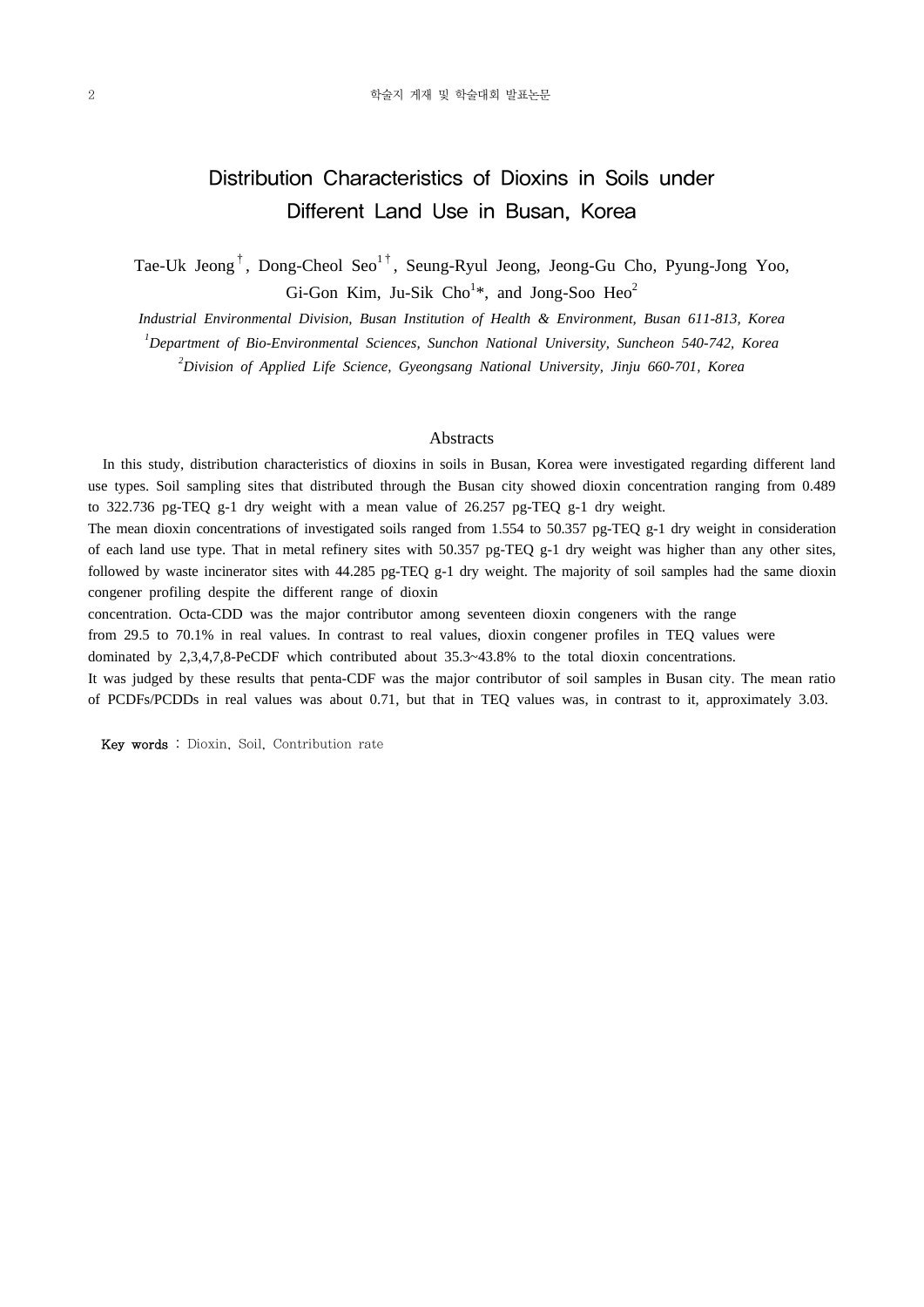# The Analysis of Odour Dispersion with Calpuff Model around Leather Plant in Busan Korea

M. K. Kim<sup>1</sup>, H. W. Lee<sup>2</sup>, W. S. Jung<sup>3</sup>, W. G. Do<sup>1</sup>, G. J. Cho<sup>1</sup> and K. S. Kim<sup>1</sup>

*1 Busan metropolitan city institute of health and environment, Busan, Korea*

*2 Department of atmospheric science, Pusan national university, Busan, Korea*

*3 Department of atmospheric environment information engineering/atmospheric environment*

*information research center, Inje university, Gimhae, Korea*

#### Abstracts

 Odour from industrial area often causes adverse effects to individuals. As the quality of life is higher, the desire for living in the pleasant air without odour is stronger. Especially in this studied area the leather plant and the apartment are located only approximate 450 meters apart. So when the factory runs abnormally, the neighboring residents provoke civil complaint about odour for the past few years. In 2010 from May to September that neighborhoods had often complained of odour and on July 1 hydrogen sulfide concentration was analyzed in the site boundary and the stack. It is important to know not only the odor concentration but also the odor pollutant dispersion around the emission in that day. For this purpose a kind of dispersion model, Calpuff model was used in this study. It is recommended to simulate the effects of time and space varying meteorological conditions on pollution transport, transformation, and removal. The modeling results showed weather condition in that day, odour pollutant dispersion and the odour effect boundary. Furthermore about 800 meters far away, the odor pollutant concentration autoanalyzer including the hydrogen sulfide always runs hourly. In May 20~22 hydrogen sulfide maximum concentrations were over 8 ppb. So for those days the odor dispersion was analyzed by Calpuff model. We also estimated the concentration of the emission indirectly by the simulation of odor dispersion.

Key words : Odor pollutant; Leather Plant; Hydrogen Sulfide; Calpuff model; odor dispersion.

#### References

 [1] S.Sironi, L. Capelli, P. Centola, R. D. Rosso and S. Pierucci, Atmos. Environ. 44, 354-360 (2010). [2] Z. Yu, H. Guo, Y. Xing and C. Lague, Biosystems. Eng. 103, 329-337 (2009).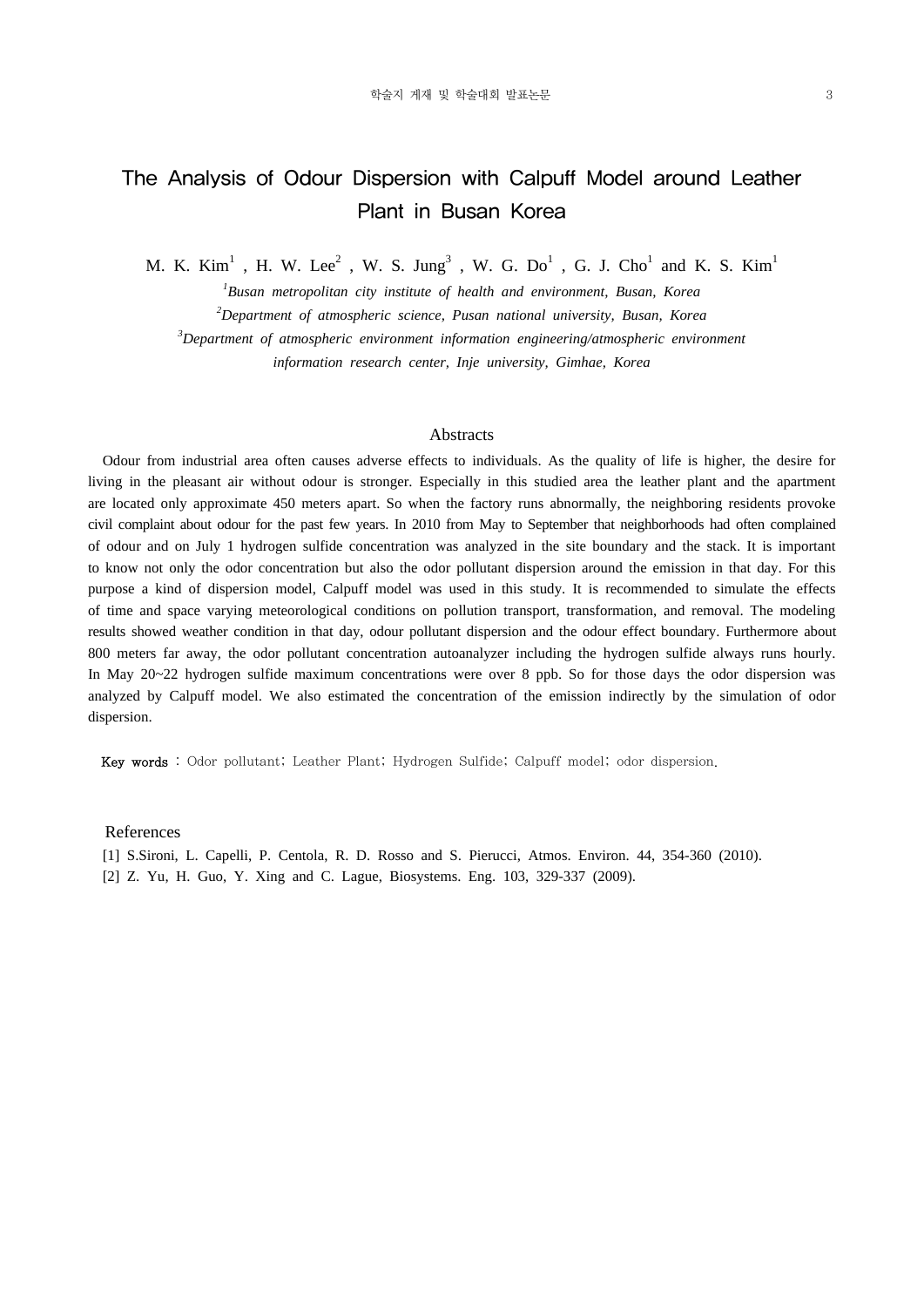## 부산해안지역 수족관수 세균오염에 대한 월별조사

## A View of Soil Microbial Contamination on the Three Sandy Beaches in Busan

### 조경순

부산보건환경연구원 역학조사과

## 요 약

 부산광역시는 해안에 위치하여 횟집이 많아 어패류에서 감염이 염려되고 있어 해안가에 위치하고 있는 여러 횟집에서 세균 오염도에 대한 좀 더 체계적인 조사연구를 하여 위생관리의 방안도출이 필요하다고 사료되어 본 연구를 시행하였 다. 해안가 횟집 9개소 수족관수 및 취수관수 매월 2회 채수하였고, 해안가 11개 구청 22곳 횟집 수족관수 분기별 채수하였 다. 2011년 4월부터 취수관수와 수족관수를 매월 2회씩 채수하여 온도, pH, 일반세균, 대장균군(Coliform bacilli), 대장균(E. coli), 장염비브리오균(Vibrio parahaemolyticus), 비브리오패혈증균(Vibrio vulnificus), 비브리오콜레라균 (Vibrio cholerae)에 대한 월별조사 결과는 4월에 수족관수에서 541 B/mL, 97 C.B/100mL, 5월에 670 B/mL, 145 C.B/100mL, 6월에 135 B/mL, 330 C.B/100mL, 7월에 4041 B/mL, 4551 C.B/100mL, 8월에 12858 B/mL, 23891 C.B/100mL로 나타났고, 취수구에서는 398 B/mL, 145 C.B/100mL, 5월에 544 B/mL, 417 C.B/100mL, 6월 에 322 B/mL, 11377 C.B/100mL, 7월에 2155 B/mL, 1265 C.B/100mL, 8월에 19277 B/mL, 23976C.B/100mL으로 나타났음(B: bacteria, CB: Coliform bacilli). 비브리오균속은 4월부터 시작하여 하절기에 집중적 검출되었다.

 Twenty-four points 1 m, 5 m point of the coastline of the topsoil and subsoil samples in three Busan beaches (Haeundae, Gwanganli, Songjeong), swimming in the shoreline were taken. Bacterial contamination of beach sand was examined in April, June, July, and August. 5 m distance from the coastline was shown higher coliform contamination than that of the point 1 m from the coastline. July showed the highest bacterial contamination on beaches among surveyed months. Coliform contamination in the subsoil was higher than that of the topsoil. Coastline where beach 3 points 5 m of topsoil and subsoil bacterial contamination in June except the Songjeong Beach were higher than the July and August. We investigated Staphylococcus aureus, Vibrio parahaemolyticus, Vibrio vulnificus, Vibrio cholerae, and Bacillus cereus. Only B. cereus were detected at the beach in August. Although microbiological pollution of the Gwanganli Beach was the highest in three Busan beaches, the degree of contamination was not high compared to those of other countries. However, sandy soil management in public beach by pathogenic microorganisms is needed.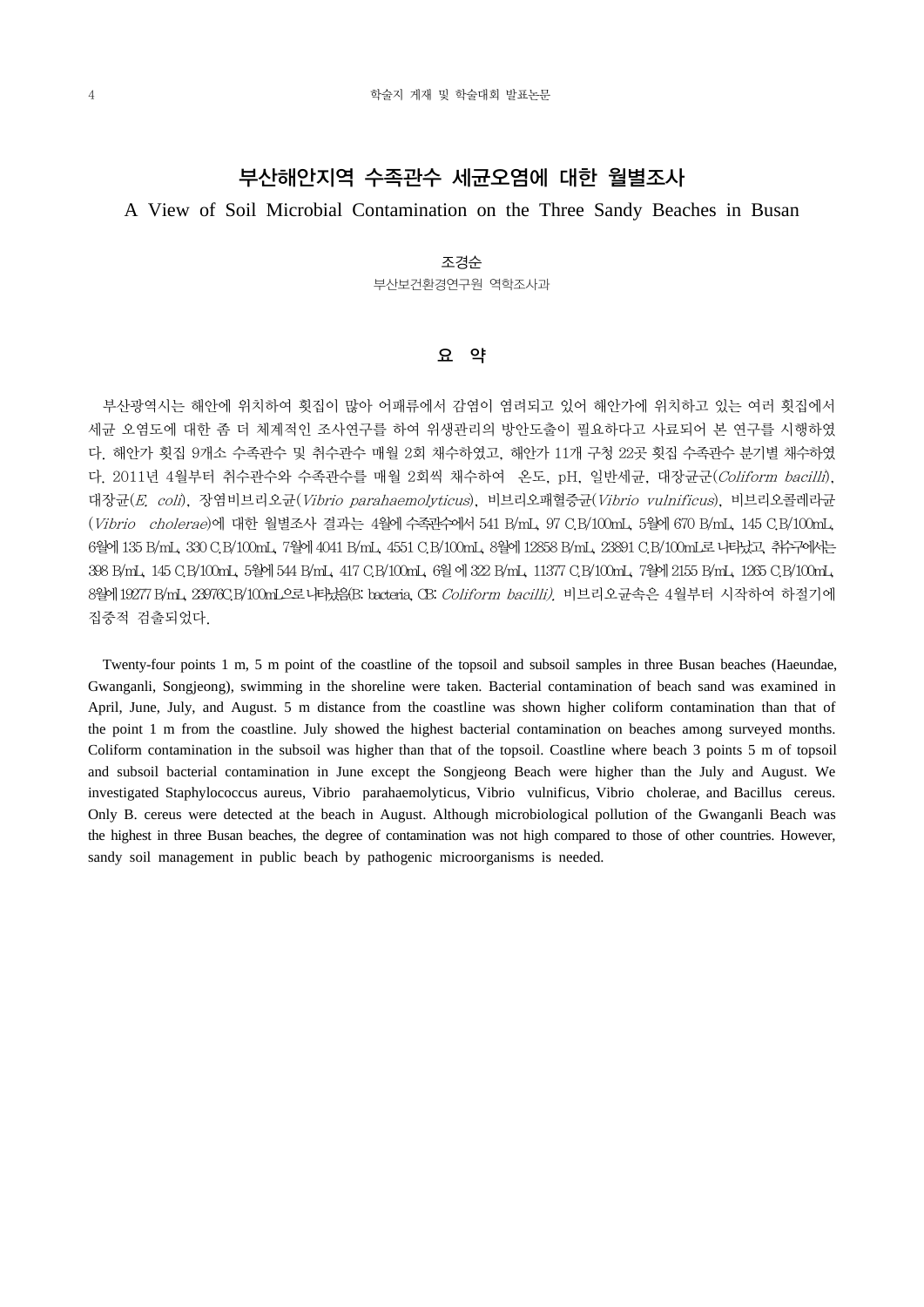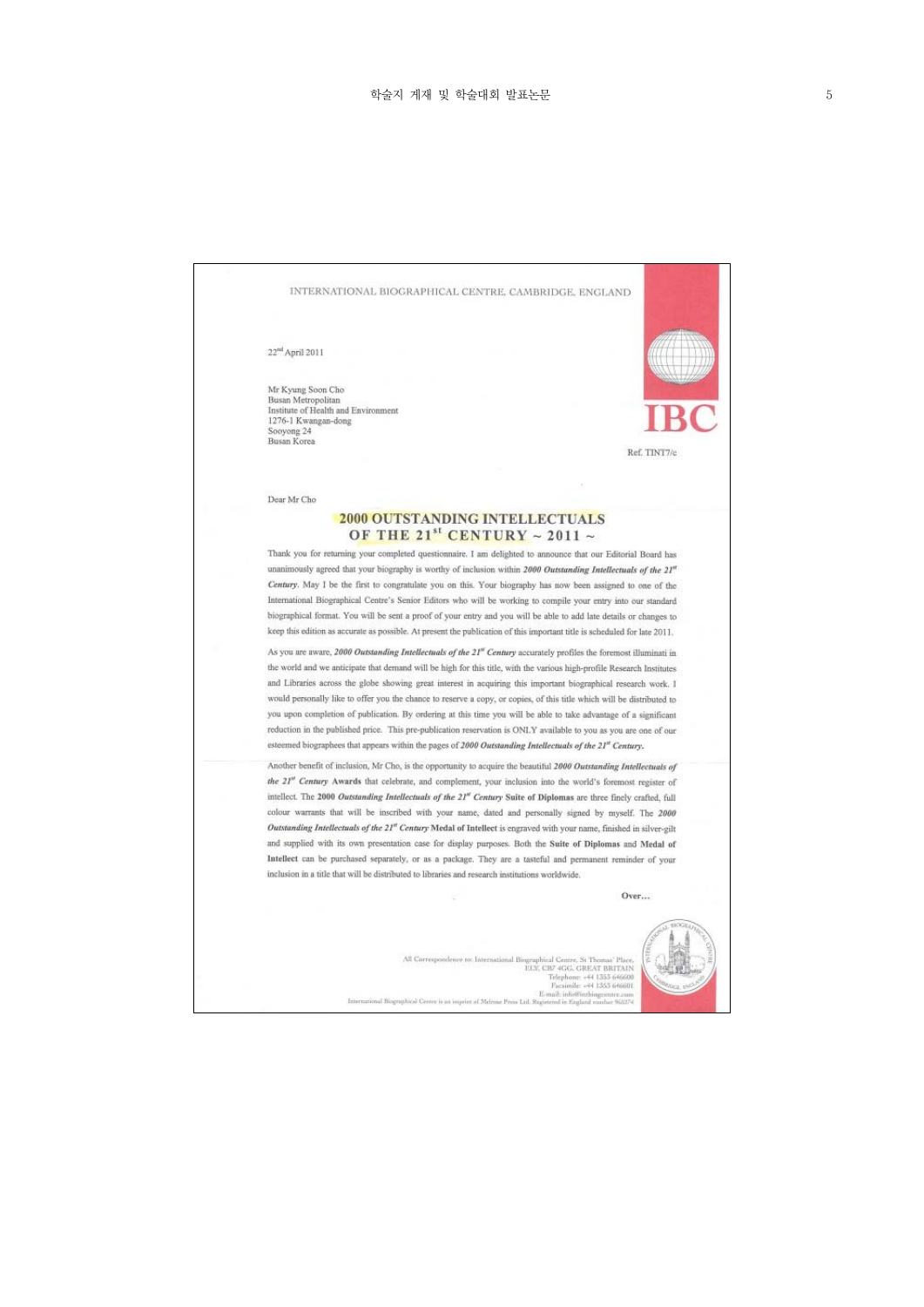## 2010년 부산지역 미세먼지(PM10) 고농도 사례 분석

Analysis of PM10 Episodes in Busan in 2010

박기형·도우곤·유은철·이병규 부산광역시 보건환경연구원, 울산대학교 건설환경공학부

## 요 약

 본 연구는 2010년도 부산지역의 미세먼지 고농도 사례를 분석한 것으로 미세먼지 고농도 발생시의 원인분석과 기상과 의 관계에 대해서도 알아보고자 하였다. 미세먼지 고농도 사례일의 선정은 황사주의보가 벌효된 날을 제외한 부산지역 대기오염측정망의 일평균 농도가 100 ㎍/㎥(PM10의 일평균 대기환경기준) 이상인 날을 기준으로 하였다. 부산지역의 경우 2005년 이후 미세먼지의 일평균 농도가 100 ㎍/㎥ 이상인 날은 2005년 19일, 2006년 14일, 2007년 15일, 2008 년 11일, 2009년 10일 2010년 7일로 감소추세에 있다.

 고농도 사례분석은 기압배치도, 역궤적(backward trajectory) 분석, 기상조건 등을 중심으로 하였다. 2010년의 경우 총 8일의 고농도 사례일이 있었으며, 이 중 호아사주의보가 발령하지는 않았으나 황사의 간접적인 영향으로 고농도가 발생한 날이 3회(3월 13일, 3월 16일, 11월 14일) 있었으며, 그 외 고농도일의 경우는 박무, 연무 발생일이 대부분을 차지하였다. 3월 13일 고농도 사례의 경우 몽골지역과 만주지방에서 기우너한 황사가 북서기류를 타고 중국을 거쳐 국내로 유입된 정체성 고기압의 영향으로 중부지방에서 황사의 체류시간이 길어졌고, 부산지역은 황사의 간접적인 영향 뿐만 아니라 연무에 의해 미세먼지의 농도가 높아진 것으로 분석하였다. 3월 16일 고농도 사례의 경우 3월 14~15일 고비사막과 중국 북부 및 만주지방에서 발생한 황사가 북서풍을 타고 국내에 유입되었으며, 16일 중부권에 황사주의보 가 발령되었으나 부산지역의 경우 직접적인 영향은 없었다. 본 사례일의 경우도 3월 13일의 사례와 유사하게 국지적인 배출원보다는 황사를 포함한 오염물질의 장거리 이동에 의한 미세먼지 고농도 현상이 발생한 것으로 분석되었다. 11월 14일 고농도 사례일의 경우 고기압의 가장자리에 위치하여 평균습도는 50% 이하였으며 평균풍속이 2.1 m/s 로 비교적 안정된 대기상태였고, 2010년 미세먼지 고농도 사례일중 혼합고가 484 m 로 가장 낮아 대기확산이 원활하게 이뤄지지 못하고 정체 및 농축되어 미세먼지의 고농도 현상이 나타난 것으로 판단된다. 또한 11일 전국적으로 영향을 미친 가을 황사에 포함된 미세먼지의 대기침적이 지체되어 여전히 대기중에 남아있는 미세먼지의 추가적 침적과 연무발생도 미세 먼저 고농도 현상의 원인으로 분석되었다.

 5월 3~4일 고농도 사례의 경우 위 사례일들의 경우와는 그 특성이 다소 다르게 나타났는데, 상대습도가 80% 이상으 로 높았고 박무와 연무현상 등 기상요인이 미세먼지 고노도 발생의 주원인 것으로 판단된다. 5월 20일 고농도 사례는 5월 19일에 발생된 기압골의 영향을 받다가 점차 중국 중부지방에서 확장하는 고기압의 가장자리에 들어 북서쪽에서 수송된 기류의 영향을 받아 20일 고농도를 나타내었다. 특히, 북서쪽에서 수송된 기류의 영향에 대한 시간지체 현상 (time lag effect)도 나타나 부산지역의 경우 서울 등 타 지역과 고농도 발생일에 다소 시차가 있었다. 그리고 부산지역 에서 발생된 박무 및 연무현상으로 미세먼지 고농도 현상이 나타나기도 하였다. 12월 23일 고농도 사례일의 경우 고기압 의 가장자리에 위치하였고 평균 풍속은 3.1 m/s 로 보통이었으며,t kd대습도가 31.9%로 다른 고농도 사례일에 비해 매우 낮은 상대습도 값을 나타냈었다. 그래서 대기의 안정과 연무현상의 발생으로 미세먼지의 고농도 현상이 나타났으나 이날 밤부터 찬 대륙성고기압이 확장하면서 기온이 하강하였고 풍속도 상대적으로 빨라져 미세먼지의 농도도 낮아졌던 것으로 분석되었다. 2010년에 나타난 미세먼지 고농도 발생 사례의 큰 두 가지 특징 중의 하나는 황사의 간접적 영향이 나 황사잔여 미세먼지의 대기침적의 영향으로 볼 수 있고, 또 다른 특징으로는 연무나 박무의 발생과 고농도 미세먼지 농도와 관련이 큰 것으로 나타났다. 두 경우 모두 북서쪽에서 수송된 고이가 정체된 공기의 영향을 받으면 미세먼지의 농도를 더 증가되기도 하였다.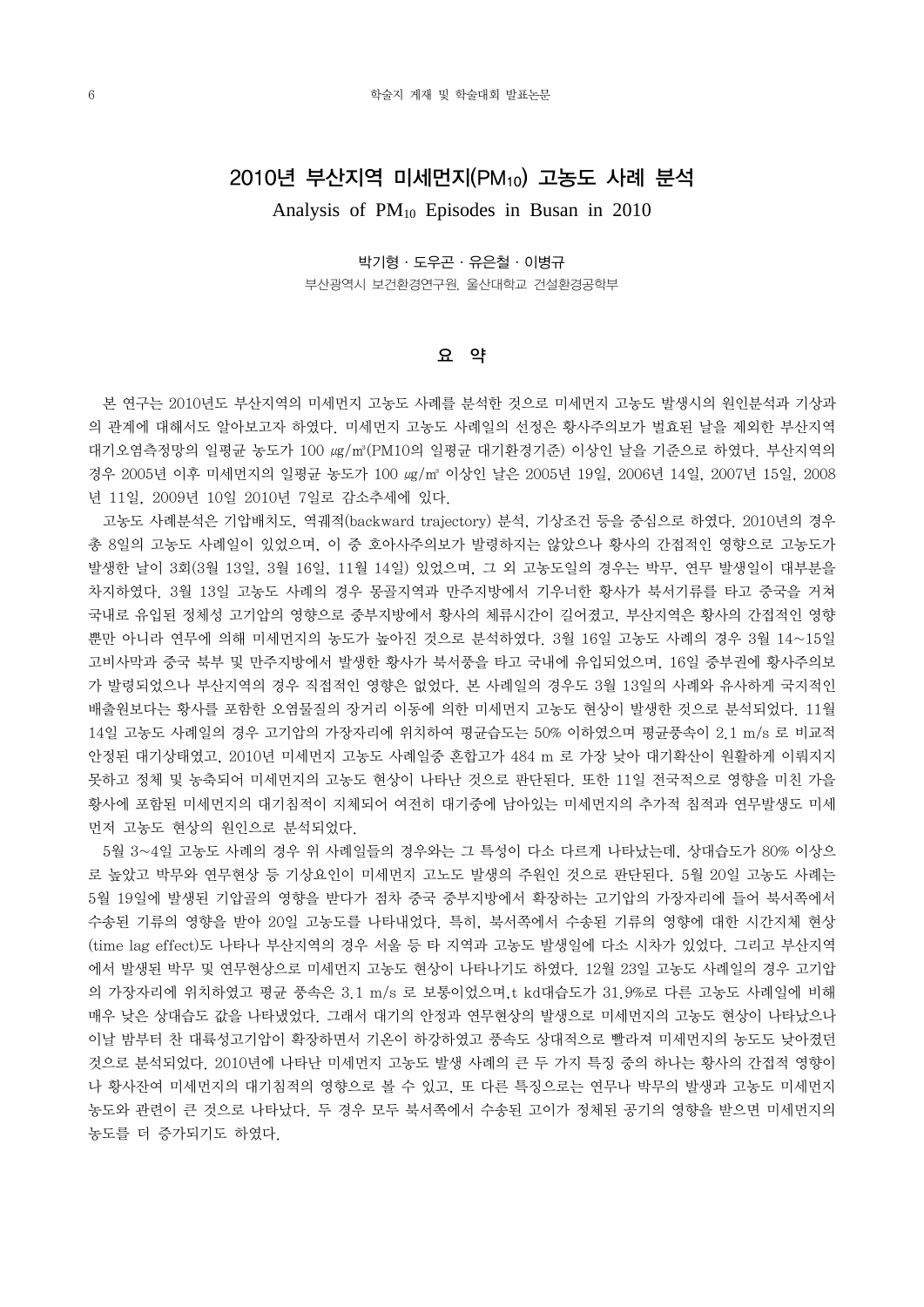## Study on Norovirus Genotypes in Busan, Korea

Nam-Ho Kim, Eun-hee Park, Yon-Koung Park, Sang-Kee Min, Seong-Hyeon Jin and So-Hyun Park *Busan Metropolitan City Institude of Health and Environment, Busan 613-806, Korea*

### Abstracts

 Norovirus (NoV) causes major acute non-bacterial gastroenteritis in humans. NoV genus is a member of the family Caliciviridae, which is transmitted by contaminated food and water or from human to human. Many genotypes of genogroups Ⅰ and Ⅱ have been reported because of their high genetic diversity. To obtain molecular epidemiological information on gastroenteritis sporadic cases in Busan, Korea, we analyzed the nucleotide sequences of NoV strains detected during 2008~2010. We per-formed one step RT-PCR amplifying the open reading frame (ORF) 2 (capsid region) followed by semi-nested PCR. Fecal samples were collected from 4,071 acute gastroenteritis, and genotypes of the 421 positive samples were determined by sequence analysis. Based on partial sequence of capsid region, 7 NoV were categorized into genogroup I and 13 into genogroup Ⅱ. Prevalent genotypes among gastroenteritis patients within Busan were GII4.5 in 2008~2010. The results of this study will contribute to the currently available epidemiological data and improve public health and hygiene viadevelopment of diagnostic methods and sustainable surveillance.

Key words : Norovirus, gastroenteritis, genotype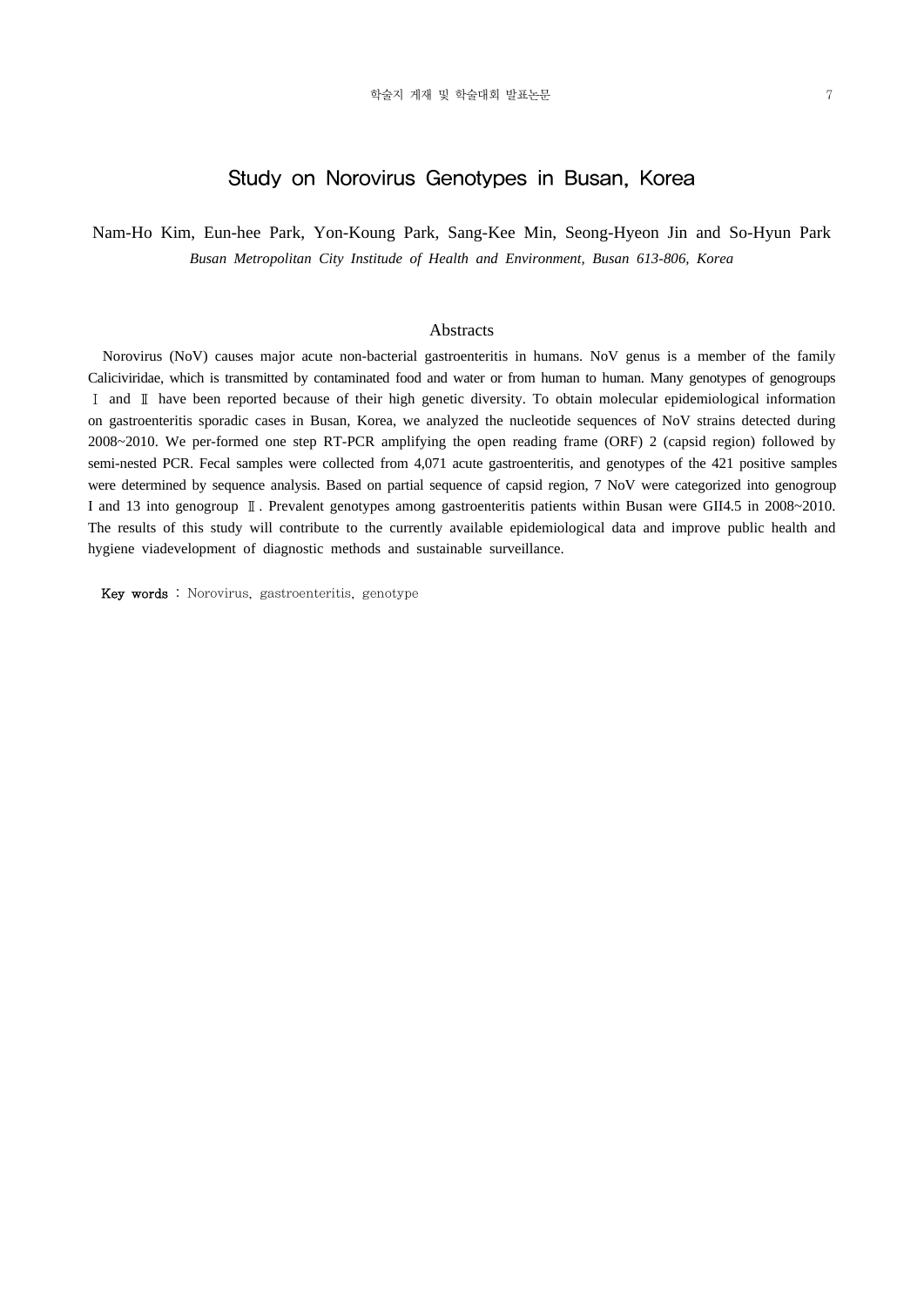## 마늘추출물의 병원성 세균에 대한 항균 효과

이우원·손수경·이경록·김금향·김용환

부산광역시 보건환경연구원 축산물위생검사소, 낙동고등학교, 경상대학교 수의과대학

Antimicrobial effects of garlic extract against pathogenic bacteria

Woo-Won Lee, Soo-Kyeong Son, Gang-Rok Lee, Geum-Hyang Kim, Yong-Hwan Kim

*Veterinary Service Laboratory, Busan Metropolitan City Institude of Health a?? Environment, Busan 616-810, Korea Nakdong High School, Busan 616-816, Korea*

*College of veterinary Medicine, Gyeongsang National University, Jinju 660-701, Korea*

### **Abstracts**

 Garlie(*Allium sarivum L.*) has long history of reputed value and aclual use for its medicinal, anti-microbial and pestieidul properlies. This study was conducted is find possible developments to natural food preserva???? and manural antimicrobials from garlie extracts The an????? activities of raw garlie extract, heal. pH, temperature against pa????????????????????????????????????????????????????????????????????????????????????????????????????????

Key words : Allium sarivum L. Garlie extract. antimicrobial a????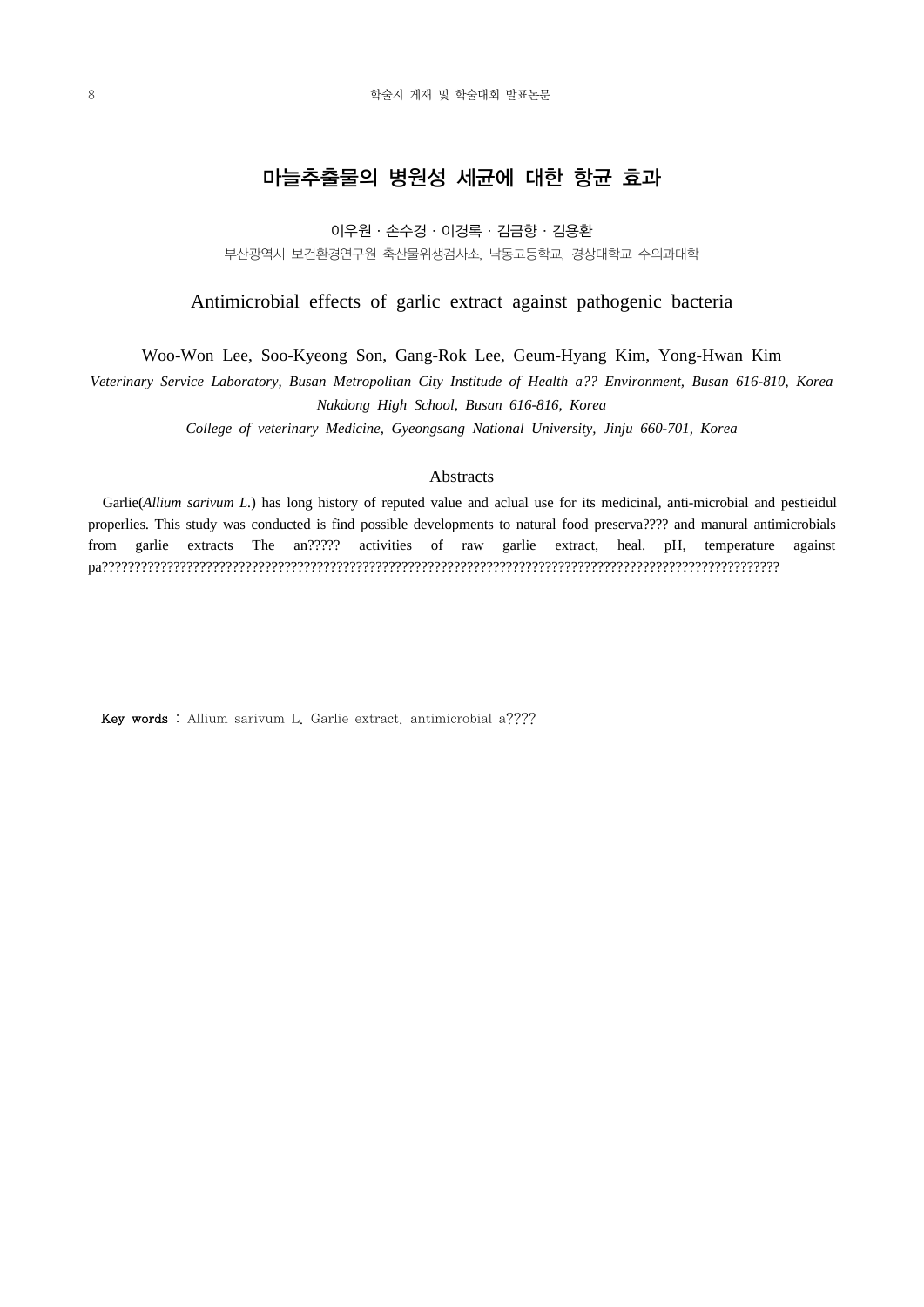## 부산지역 대기 중 입자상물질 및 이온성분의 입경분포 특성

The Characteristics of Size Distribution of Airborne Particulate Matter

## and lonic Species in Busan

#### 박기형·조정구·이병규

부산광역시 보건환경연구원, 울산대학교 건설환경공학부

### 요 약

 대기 중 입자상 물질의 입경분포는 그 지역의 배출원 특성에 따라 크게 달라지며 대기 중 미세먼지 저감방안을 위한 대책수립에도 중요한 정보를 제공한다. 특히 대기중 입자상 물질은 입경에 따라 환경에 미치는 영향이 다른데 2 ㎛ 이하 의 미세영역에 존재하는 입자들은 대기 중에서 장시간 부유하여 사정을 악화시키며, 호흡을 통해 흡입될 경우 폐포 깊숙 이 침투하여 위해성을 증가시킨다. 입자상 물질은 구성성분뿐만 아니라 입경분포도 인체 위해성을 결정하는 주요 요인으 로 작용한다.

 본 연구에서는 부산지역 대기 중 입자상 물질의 입경별 분별 채취 및 분석을 통하여 수용성 입자상 물질의 입경분포 특성을 알아보고자 하였다.

 시료의 채취는 MOUDI cascade impactor(Model 110)을 이용하여 부산의 중심지역인 연제구 소재 연산동종합대기 측정소에서 2010년 3월부터 10월까지 매월 1~4회 행하였다. Impactor 의 cot point는 18, 5.6, 3.2, 1.8, 1.0, 0.56, 0.32, 0.18, 0.1, 0.056 ㎛의 10단으로 구성되어 있으며 시료의 채취유량은 30 L/min였다. 중량 및 이온분석을 위해 사용된 substrate는 Aluminum foil(47 mm, MSP corp.)이었다. Substrate는 중량분석 후 초순수에 넣어 초음파 추출기를 이용하여 수용성 이온성분을 추출한 다음, 음이온(Cl, No<sub>3</sub>, SO4<sup>2-</sup>)은 이온크로마토그래프로, 양이온은 ICP-OES(Na<sup>+</sup>, K<sup>+</sup>, Ca2<sup>+</sup>, Mg2<sup>+</sup>)와 흡광광도계(NH<sub>4</sub><sup>+</sup>)를 이용하여 정량 및 정성 분석을 실시하였다.

PM<sub>2.5</sub> 및 PM<sub>10</sub>의 중량농도는 각각 20.8과 31.9 *ug/m*<sup>3</sup>의 농도를 나타내었으며, PM<sub>2.5</sub>은 PM<sub>10</sub> 농도의 65%를 차지하 였다. 중량농도의 경우 2 ㎛ 미만의 미세입자 영역에서는 0.56~1.0 ㎛ 구간에서, 10 ㎛ 미만의 조대입자 영역에서는 3.2~5.6 ㎛ 구간에서 높은 농도를 나타내는 전형적인 이산형분포를 나타내었다. 8개 항목의 수용성 이온 성분에 대한 입경별 분포분석에서, 2 ㎝ 이하의 미세영역에서는  ${\rm SO_4}^{2-}$ , K<sup>+</sup>, NH<sub>4</sub><sup>+</sup> 등 인위적 기원에 의한 성분농도가 우세하였고,  $2$  ㎝ 이상의 조대영역에서는 Cl¯, Na<sup>+</sup>, Ca $^{2+}$ , Mg $^{2+}$ 와 같이 해염 및 토양 등 자연적 기원에 의한 성분농도가 우세한 것으로 나타났다.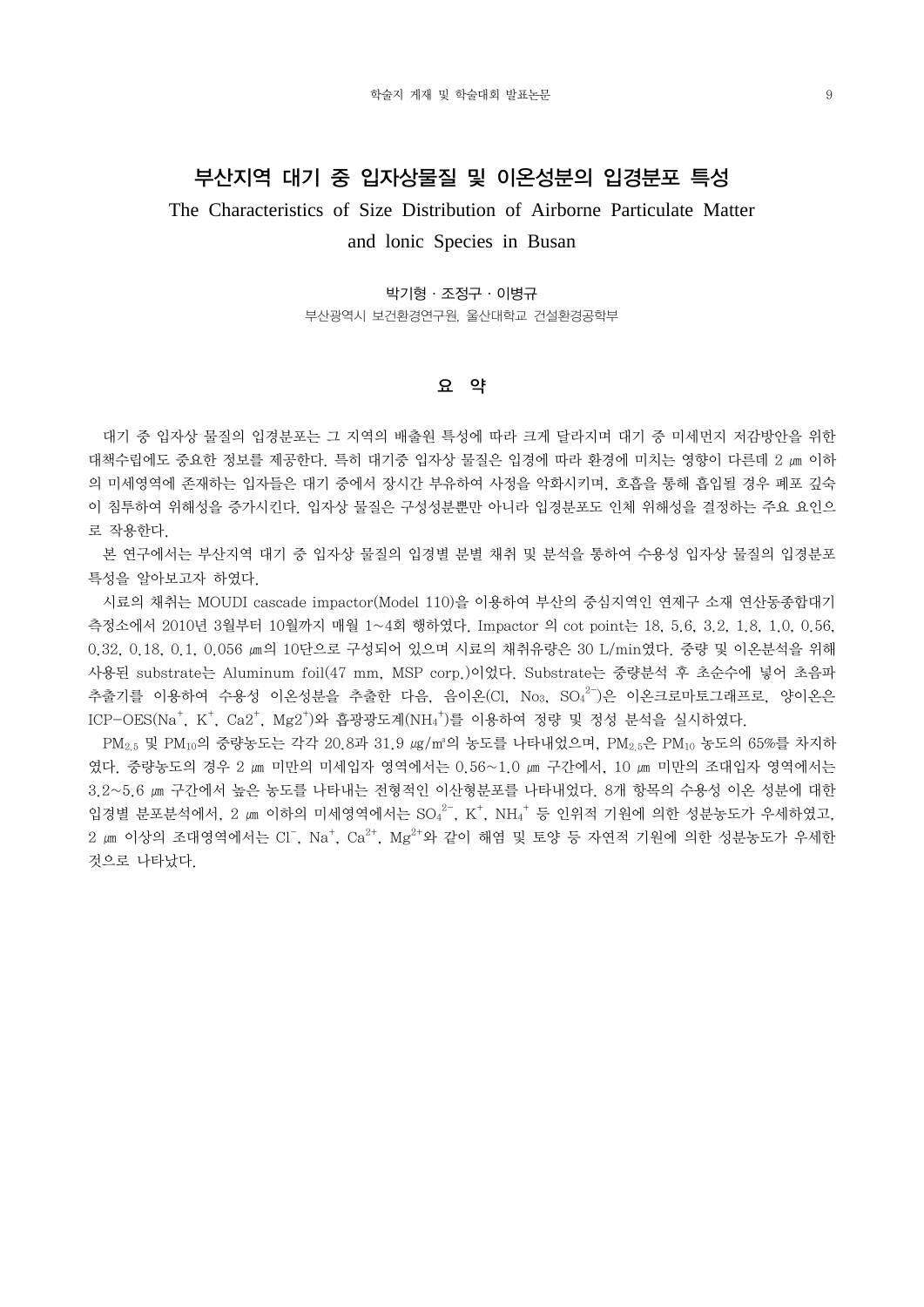# 부산시 공입지역 환경 대기 중 VOCs 특성 및 발생원 규명

정장표·유숙진

경성대학교환경공학과, 부산광역시 보건환경연구원

Characteristics and Identification of Amblent VOCs Sources in Busan Industrial Area

Jang-Pyo Cheong, Sook-Jin You

*Deparment of ??????????????????*

Abstracts

?????????????????????????

Key words : ??????????????